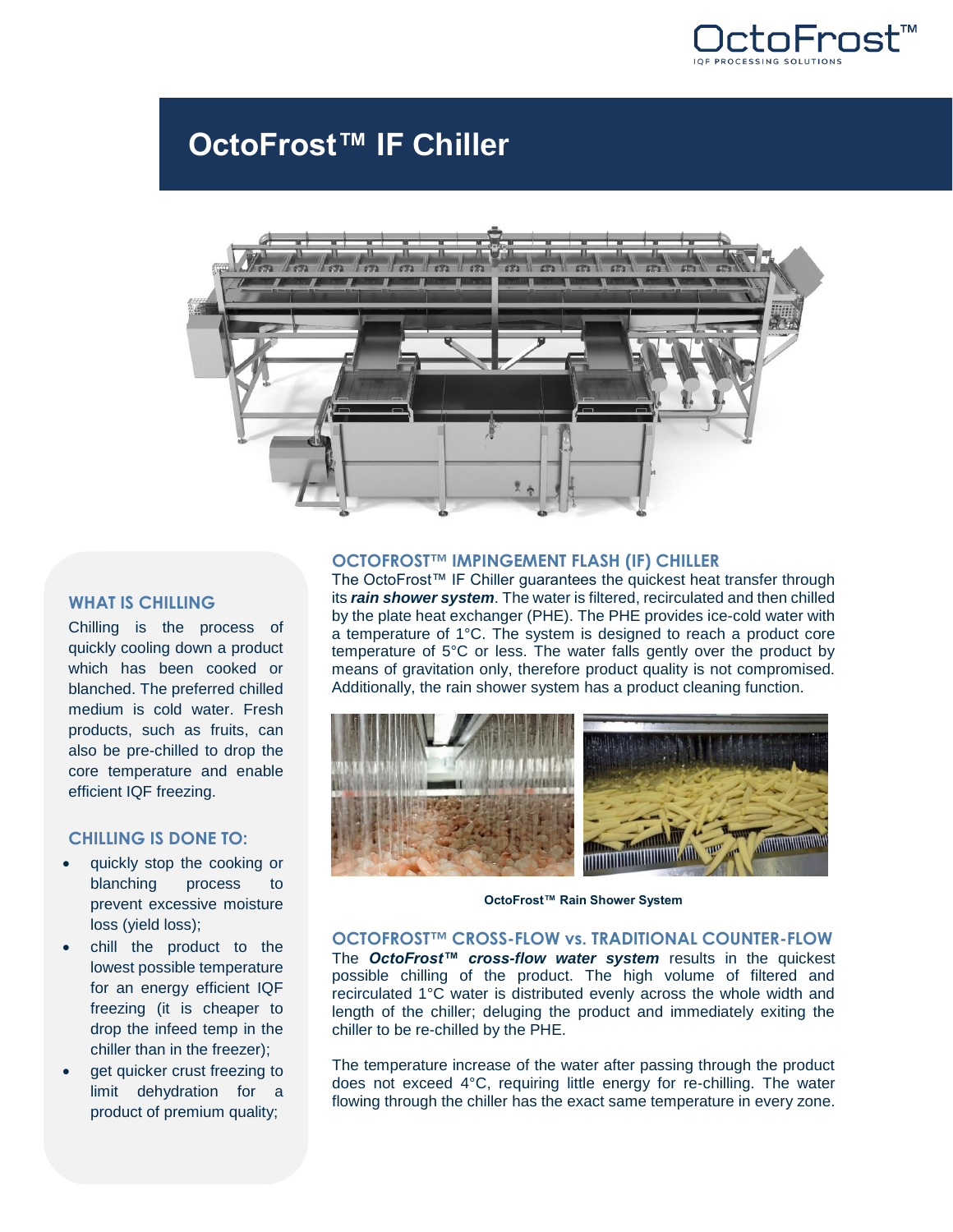#### **IMPINGEMENT FLASH**

Every product is surrounded by a static, so called "boundary layer" of air, which insulates it and slows down the heat transfer. The OctoFrost™ IF Chiller, by means of its *rain shower system*, breaks this static layer by impingement. This results in the fastest heat transfer through conductivity and this is the essence of the *OctoFrost™ Impingement Flash (IF) technology*.

#### **KEY BENEFITS IF CHILLER:**

- The temperature of the chiller water is between 1° and 2°C in every position in the IF Chiller;
- Cross-flow water circulation
- Quicker chilling process which improves yield and product quality;
- System temperature in the IF Chiller is below 6°C for reliable food safety;
- The fastest heat transfer due to the high volume of 1°C ice-cold water and the impingement flash (IF) technology, compared to any other system available;
- High volume of recirculated water over the product;
- CIP system in place;



A counter-flow water system, however, has water with the set chilling temperature entering the opposite side of the product infeed. This water warms-up while passing through the whole length of the chiller, resulting in a longer chilling time and significantly less control over the water temperature.

A traditional counter-flow water system discharges the water after each cycle, therefore consuming more water than the OctoFrost™ IF Chiller with its water recycling system. Cold air chillers require even more time and energy to reach the required temperature, while dehydrating the product in the process (yield loss).

#### **CUSTOMER BENEFITS**

Impingement Flash Chiller

The OctoFrost™ IF Chiller comes with a number of benefits for the processors:



# ► **High Product Quality and Yield**

A well-chilled product has a core temperature of 5°C or less and has retained its moisture and flavor. The OctoFrost™ IF Chiller is designed to achieve just that.

After blanching or cooking, the product will gently fall into the ice-cold water and will immediately stop the blanching or cooking process, preserving high yields.



#### ► **Energy Efficiency**

Energy Efficiency is one of the main design criteria of the OctoFrost™ IF Chiller.

As heat transfer is faster with water than with forced air or traditional counter-flow water chillers, the OctoFrost™ rain shower system achieves the fastest heat transfer.